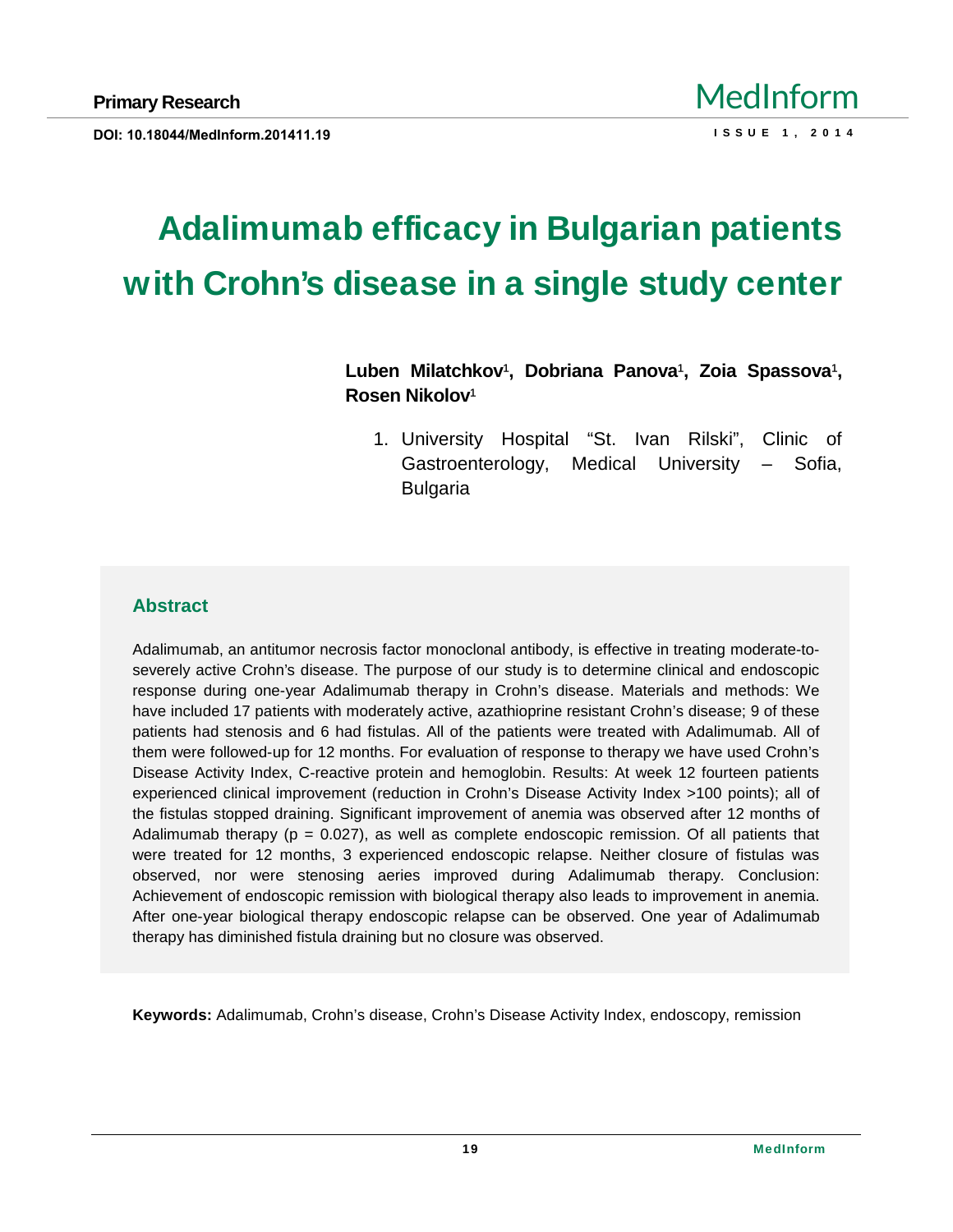# **Background**

Adalimumab (Humira) is a subcutaneously (SC) self-administered recombinant fully-human monoclonal immunoglobulin (IgG1) antibody. It binds with a high affinity and specificity to soluble tumor necrosis factor (TNF) and neutralizes its biological function by blocking its interaction with TNF receptors (1). Given the central role of TNF in the inflammatory cascade, Adalimumab has potential benefit in a plethora of inflammatory and immune-mediated disorders. The SC route of administration offers patients the additional benefit of convenience since medication administration can be done without travelling to an infusion center thus offering patients the opportunity to avoid missing time off from work orschooling for infusion (when compared to Infliximab).

Infliximab was the first TNF inhibitor approved for the treatment of Crohn's disease (CD) in the US. Similar to Infliximab, Adalimumab has been evaluated for its effect in inducing and maintaining remission, its steroid-sparing effect, and its impact on hospitalizations and surgeries.

The aim of our study is to determine the long term clinical and endoscopic response to Adalimumab (Humira, AbbVie) therapy in patients with CD in a Bulgarian single study center.

## **Materials and Methods**

We carried out a descriptive, observational study that included 17 patients with a mean age of 36 years with moderately active, Azathioprine (AZA) resistant CD, diagnosed and followed-up between January 2013 and January 2014 in the Clinic of Gastroenterology of St. Ivan Rilski Hospital in Sofia, Bulgaria. All patients were naïve to anti-TNF . Exclusion criteria were the presence of active infection; heart, renal or liver failure and neurological or immunodeficiency disorders. Infection with Tuberculosis was excluded using Mantoux and Quantiferon-TB-Gold test prior to starting treatment. 9 of the CD patients had stenosis and 6 had fistulas. All of the evaluated patients were treated with ADA according to the accepted criteria of ECCO and the Bulgarian consensus for Inflammatory Bowel disease (IBD). All of the patients were followed-up for 12 months.

#### **Patients' characteristics**

| <b>Total number of patients</b> | $n = 17$         |
|---------------------------------|------------------|
| <b>Characteristics</b>          | Data             |
| Age                             | 36 (18-61) years |
| Sex                             |                  |
| Female                          | 10               |
| Male                            | 7                |
| Age at onset                    |                  |
| A1 $(<$ 16 years)               | 2                |
|                                 | 13               |

**Table 1**. Demographic and clinical data for patients with CD treated with ADA.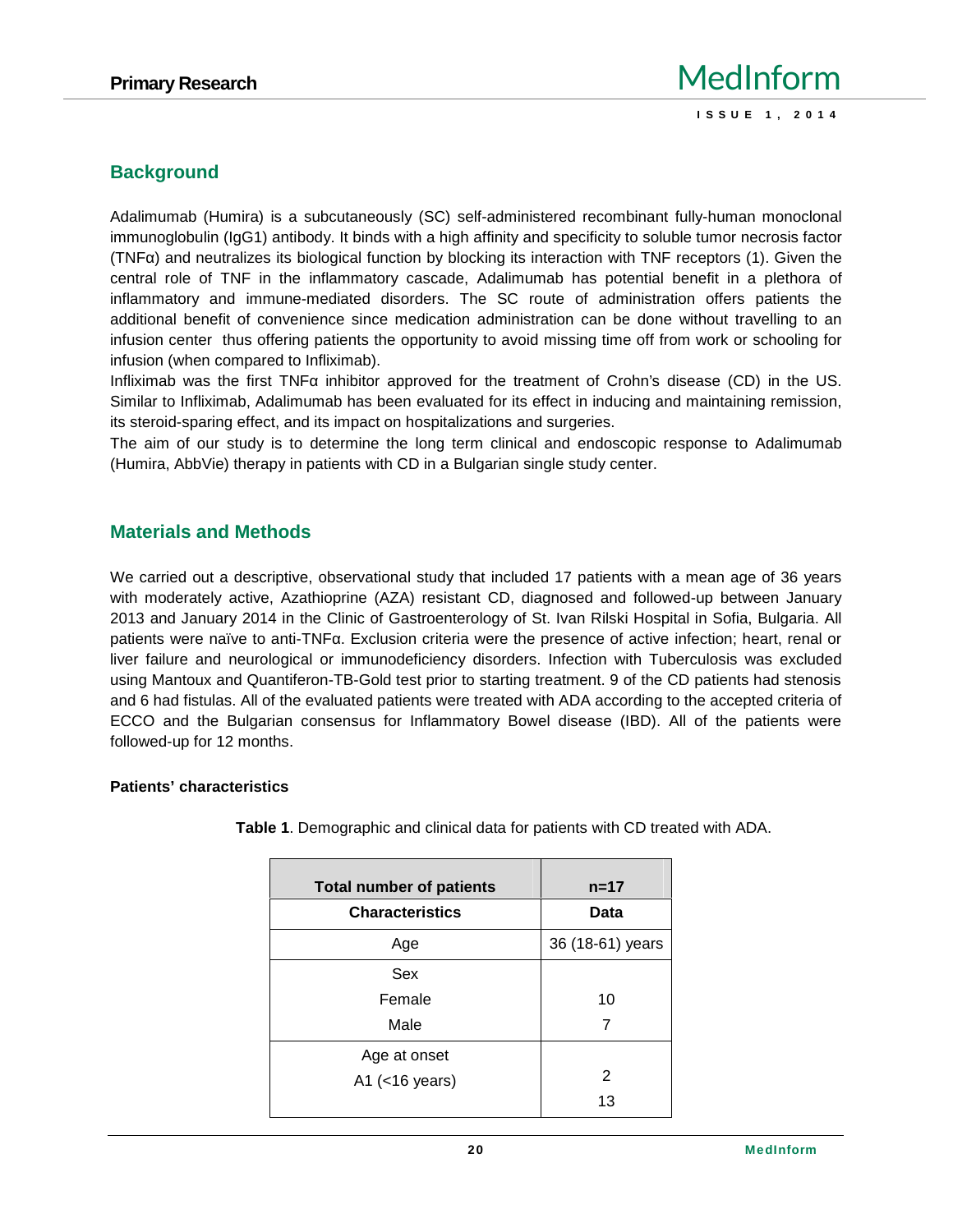# **Primary Research** MedInform **I** <u>BedInform</u><br>Issue 1, 2014

| A2 (17-40 years)                     | 2  |
|--------------------------------------|----|
| A3 (>40 years)                       |    |
|                                      |    |
| Location                             |    |
| L1 (ileal)                           | O  |
| L <sub>2</sub> (colonic)             | 7  |
| L3 (ileocolonic)                     | 10 |
| L4 (isolated upper disease)          | O  |
| Behaviour *                          |    |
| B1(non-stricturing, non-penetrating) | 5  |
| B2 (stricturing)                     | 9  |
| B3 (penetrating)                     | 6  |
| Perianal disease                     | 5  |
| Therapy                              |    |
| Immunomodulators (AZA, MP)           | 13 |
| Corticosteroids                      | 14 |

\* some patients have both stricturing and penetrating forms of CD disease.

For disease's activity assessment we applied Crohn's Disease Activity Index (CDAI) and C-reactive protein (CRP). Additionally we determined and followed-up during therapy the levels of haemoglobin (Hb), albumin, cholesterol (CHO), triglycerides (TGs) and endoscopic activity.

We present CD patients according to the presence of anaemia or not, as well as, to the presence of high CRP levels and CRP levels in referent range in the tables below.

| Number of patients   Hb g/l level* |     |
|------------------------------------|-----|
|                                    | 91  |
|                                    | 107 |
|                                    | 115 |
|                                    | 119 |

**Table 2.** CD patients with anaemia before ADA therapy according to the referent ranges of haemoglobin (Hb) of WHO.

\*Haemoglobin mean value 108 g/l (91-119) and median value 111 g/l in CD patients with anaemia.

**Table 3.** CD patients with Hb values in referent range before ADA therapy according to WHO.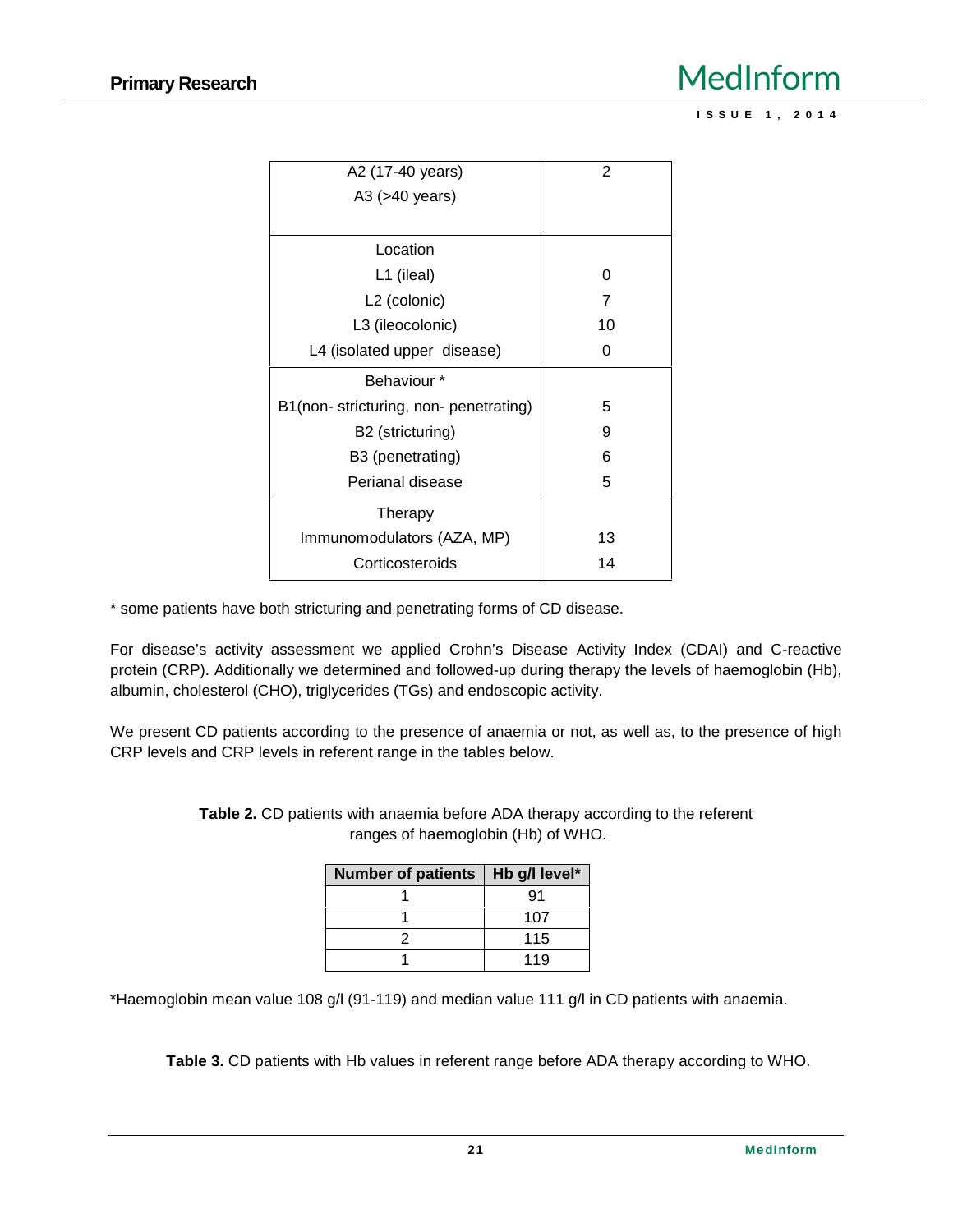| <b>Number of patients</b> | Hb g/l |
|---------------------------|--------|
|                           | 121    |
|                           | 123    |
|                           | 129    |
| 2                         | 131    |
| 2                         | 132    |
| 2                         | 152    |
| 2                         | 154    |
|                           | 174    |

Before ADA therapy, twelve of the CD patients had haemoglobin levels from 121 g/l to 174 g/l. The mean value of haemoglobin was 140 g/l while the median value – 132 g/l

**Table 4**. Normal and elevated CRP in patients with CD before ADA therapy.

| <b>CRP level</b>       | $CRP<6$ (mg/l) | $CRP > 6$ (mg/l) |  |
|------------------------|----------------|------------------|--|
|                        |                |                  |  |
| <b>Characteristics</b> |                |                  |  |
| Number of patients     | 5              | 12               |  |
| Mean (mg/l)            | 1.4            | 23,5             |  |
| Median (mg/l)          |                | 18               |  |
| Min (mg/l)             |                | 8                |  |
| Max $(mg/l)$           | 2              |                  |  |

Five of the CD patients had normal CRP range towards twelve CD patients with CRP>6. From CD patients with high CRP, the mean CRP value was 23,54.

### **Results**

#### **Efficacy evaluation**

In CD patients with anaemia, Hb levels significantly increased at week 12 ( $p = 0.002$ ), at week 24 ( $p =$ 0.020) and at week 48 ( $p = 0.002$ ) of ADA therapy (Figure 1).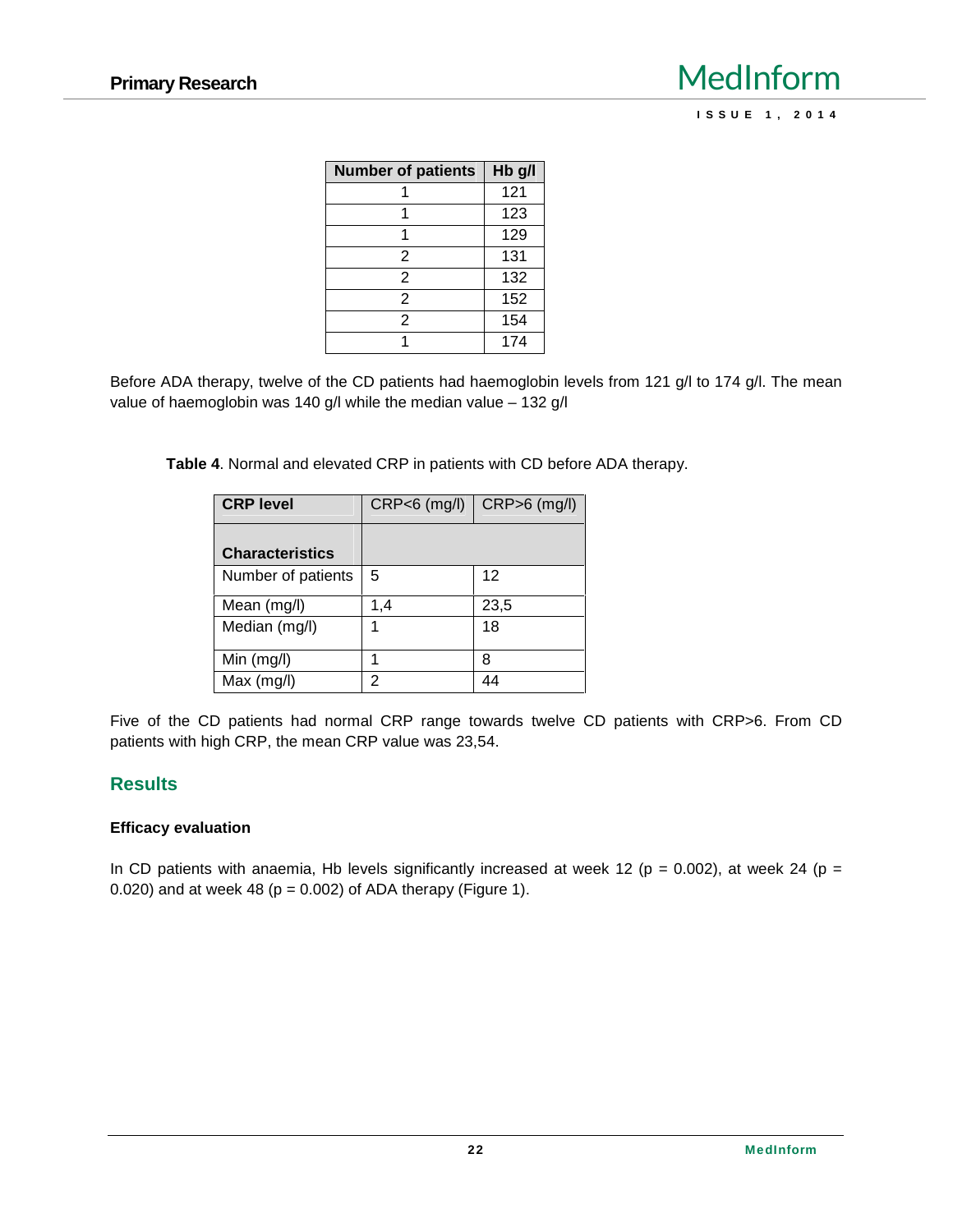

**Figure 1.** Hemoglobin levels in CD patients with anemia over 48 weeks of treatment with Adalimumab.

At week 12, only one patient is registered with anaemia, while at week 24, none of the patients have Hb under reference ranges of WHO.

Before starting therapy with ADA, 5 patients had CRP <6 mg/l against 12 patients with CRP >6 mg/l.

Analysing the dynamics of CRP mean values in patients with CRP>6 mg/l, we can notice a significant CRP reduction at week 12 ( $p = 0.019$ ). This trend continued until week 24 ( $p = 0.117$ ) (Figure 2).



**Figure 2.** Dynamics of mean values of CRP mg/l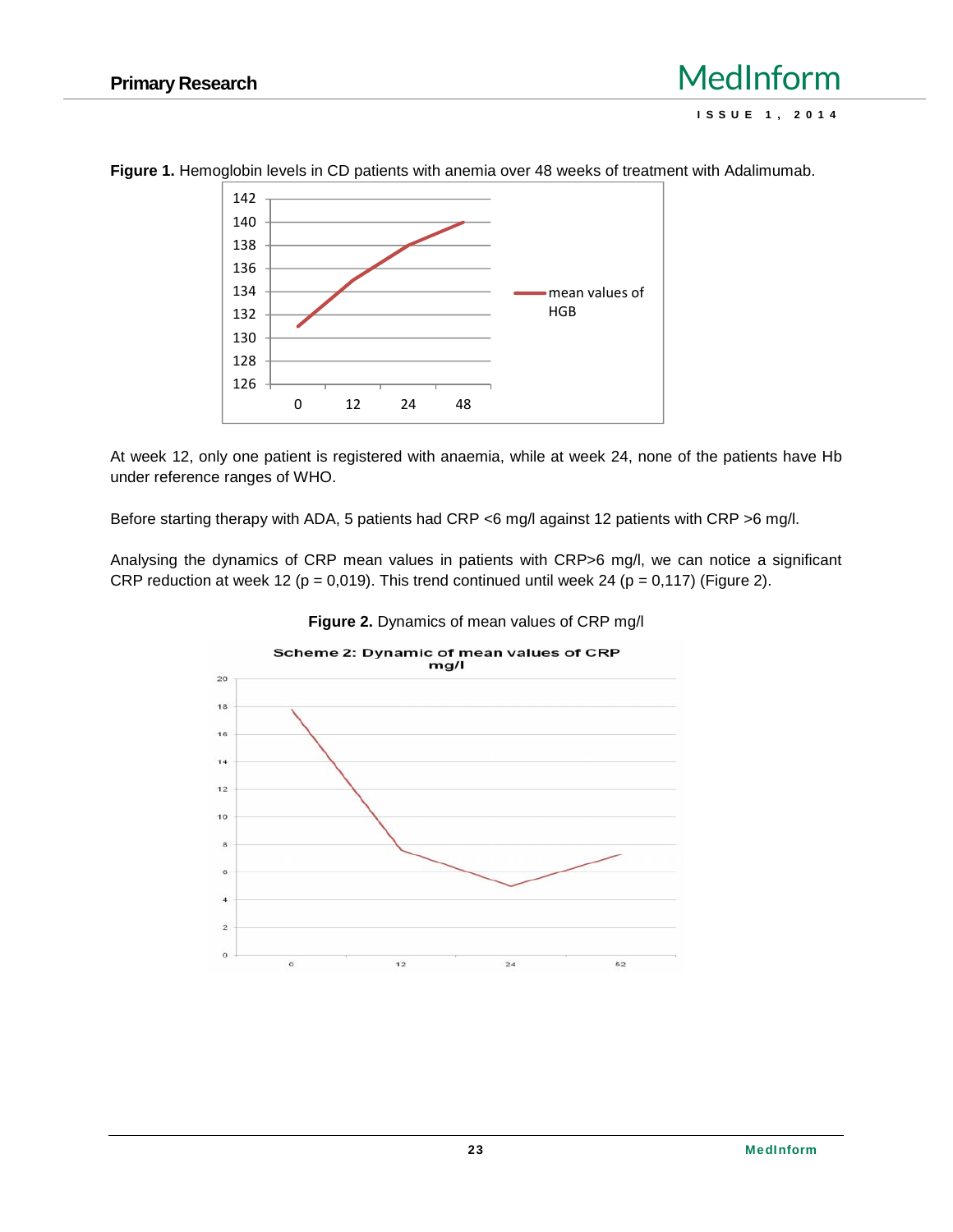On the other hand, although there is a slight increase ( $p = 0,083$ ) of CRP at week 52 in comparison with week 24, CRP level remains under 7 mg/l.

Only 2 patients were registered with hypoalbuminaemia before ADA therapy. At week 12 all patients had normal albumin level.

We also observed the initial levels of TGs that were  $1\pm 0.5$  (0.5-3.0) mmol/l. After treatment with Adalimumab the levels increased to 1.5±1.5 (0.4-7) mmol/l but these changes were not significant ( $p =$ 0.11). Even though insignificant, before treatment there was only one patient with abnormal TGs while after Adalimumab injections, we observed six people (35%) with elevated TGs.

The initial level of CHO was 4.4±1.2 (2.4-6.9) mmol/l. After treatment with Adalimumab no change was registered -  $4,5\pm1,3$  (2.5-7.7) mmol/l, (p = 0.06).

At the beginning of the therapy 8 patients (47%) had liver steatosis, while, during anti-TNF-treatment 10 patients (59%) had fatty liver, which is again an insignificant change ( $p = 0.43$ ).

#### **Response to treatment**

According to CDAI score, 14 patients treated with ADA experienced clinical remission at week 24 (Figure 3).





Of the 17 patients administered ADA, 3 failed to register a response. In these patients the results of faecal Calprotectin test were elevated >1000 mg/kg. Patients who did not show a response to therapy required intensification of the regimen to 40 mg ADA SC per week.

In the period under study no one experienced any surgical procedure.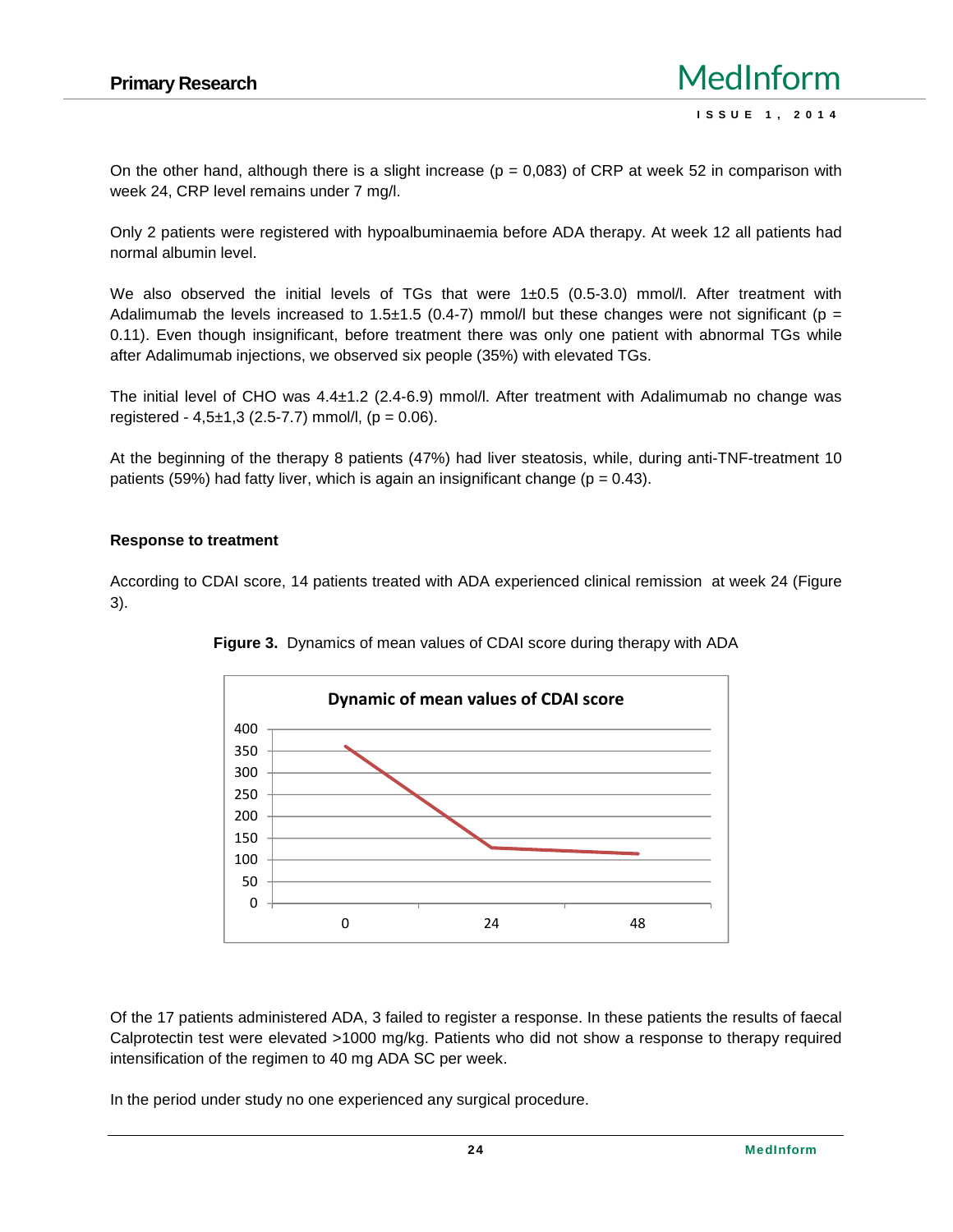All of the fistulas stopped draining. In two of the patients a new fistula was registered. Neither closure of fistulas was observed, nor were stenosing aeries improved during ADA therapy.

### **Safety evaluations**

Infusion and injection site reactions were not observed. Serious adverse events were not reported. No malignant neoplasms, no opportunistic infections and no tuberculosis (TB) were registered.

### **Discussion**

Over recent years, the management of IBD has dramatically changed. In particular, advances in understanding the pathogenesis and the natural course of the disease have substantially changed the therapeutic algorithms with the introduction of new biological drugs. Among these the anti-TNF monoclonal antibodies Infliximab and Adalimumab are currently being approved forthe management of CD, in particular for patients with moderately and severely active luminal disease who are unresponsive to conventional therapy.

In our study, we have demonstrated that one year of Adalimumab treatment mainly decreases the number of liquid and soft stools, improves the abdominal pain, the general well-being of the patient and decreases the frequency of complications. The reduction of CDAI score influences and improves the patient's quality of life; improves daily activities, reduces absence from work and achieves improved patient's social inclusion and mental health.

Although CD patients experienced anaemia improvement in our study, no mucosal healing was observed endoscopically during one year treatment with ADA.

Different studies including ADA treatment in IBD show that mucosal improvement in CD occurs more often and faster in patients with involvement of a small area of the mucosa.

Results from the clinical trial EXTEND demonstrated that Adalimumab (ADA)-treated patients (pts) with moderately to severely active Crohn's disease (CD) were more likely to achieve mucosal healing (MH) than pts receiving placebo (PBO) (2).

Moreover, longer term treatment with ADA is needed (>1 year) to expect mucosal healing.

After prolonged biological therapy intestinal absorption improves, patients broaden their diet, gain weight and serum lipid levels might be influenced. In consequence, some patients develop fatty liver. Another explanation of the increase in serum lipid levels (triglycerides, cholesterol) and ultrasound data of hepatic steatosis may be an ADA's side effect. Further investigation is needed in this direction. A meta-analysis between January 2004 and October 2012 covering adverse side effects reports of Adalimumab state that 10 individuals taking ADA reported hepatic steatosis to the FDA (3).

ADA therapy decreased fistula draining but no closure was observed.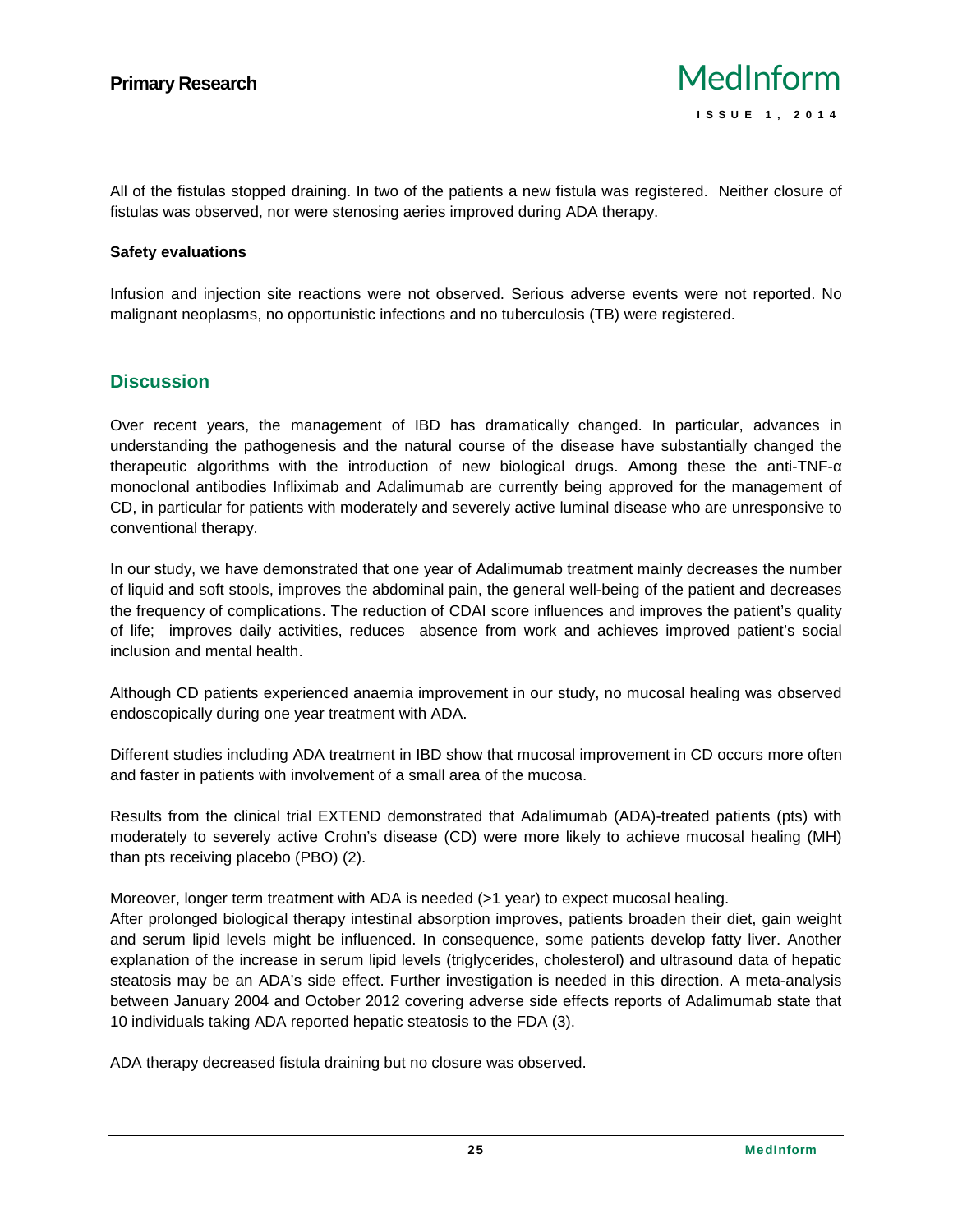Faecal Calprotectin is an excellent inflammatory marker and its levels have been found to correlate with the severity of colon involvement and response to therapy with ADA in patients with CD.

When weighing the risks and benefits of biologic therapy for patients with IBD, physicians must account for the consequences of undertreated IBD. These include the direct costs of hospitalizations and operations for IBD, the direct costs of treatment for side effects associated with chronic, nonbiologic therapies, and indirect costs associated with lost productivity or nonmonetary costs such as quality-of-life (QOL) decrements (5).

In summary, we have demonstrated that one-year ADA treatment is effective in CD patients who develop loss of response to immunosuppressive therapy with Azathioprine or are naïve to biological treatment. This study's main limitation is the small sample size, essentially due to the fact that all patients were recruited from a single hospital. Multicenter longitudinal studies with longer follow-up periods and a greater number of analyzed patients are required to determine the true efficacy and safety of long-term ADA treatment.

# **Conclusion and Clinical Significance**

Treatment with TNF inhibitors has been a significant advance in the treatment of IBD. Adalimumab, a fully human, monoclonal antibody can be self-administered every week to every other week.

Achievement of clinical and endoscopic remission with biological therapy also leads to improvement in anaemia. After prolonged biological therapy intestinal absorption improves, patients broaden their diet and serum lipid levels might be influenced. ADA therapy diminishes fistula draining but no closure is observed. Adalimumab is well tolerated and no serious side-effects were noticed.

# **References**

1. Sorbera LA, Rabasseda X, Castaner RM. Adalimumab. Drugs Future 2001;26:639–646.

2. Sandborn WJ, Wolf D. Colombel JF, et al. Adalimumab achieves efficacy in mucosal healing regardless of baseline disease severity in patients with Crohn's disease: Data from EXTEND P572.

3. MedsFacts Meta-Analysis covering adverse side effect reports of ADALIMUMAB patients who developed HEPATIC STEATOSIS.

4. Clark M, Colombel JF, Feagan BC, et al. American Gastroenterological Association consensus development conference on the use of biologics in the treatment of inflammatory bowel disease Gastroenterology 2006;133:312–339.

5. Rutgeerts P, Diamond RH, Bala M, et al. Scheduled maintenance treatment with infliximab is superior to episodic treatment for the healing of mucosal ulceration associated with Crohn's disease. Gastrointestinal Endoscopy 2006;63:433–442.